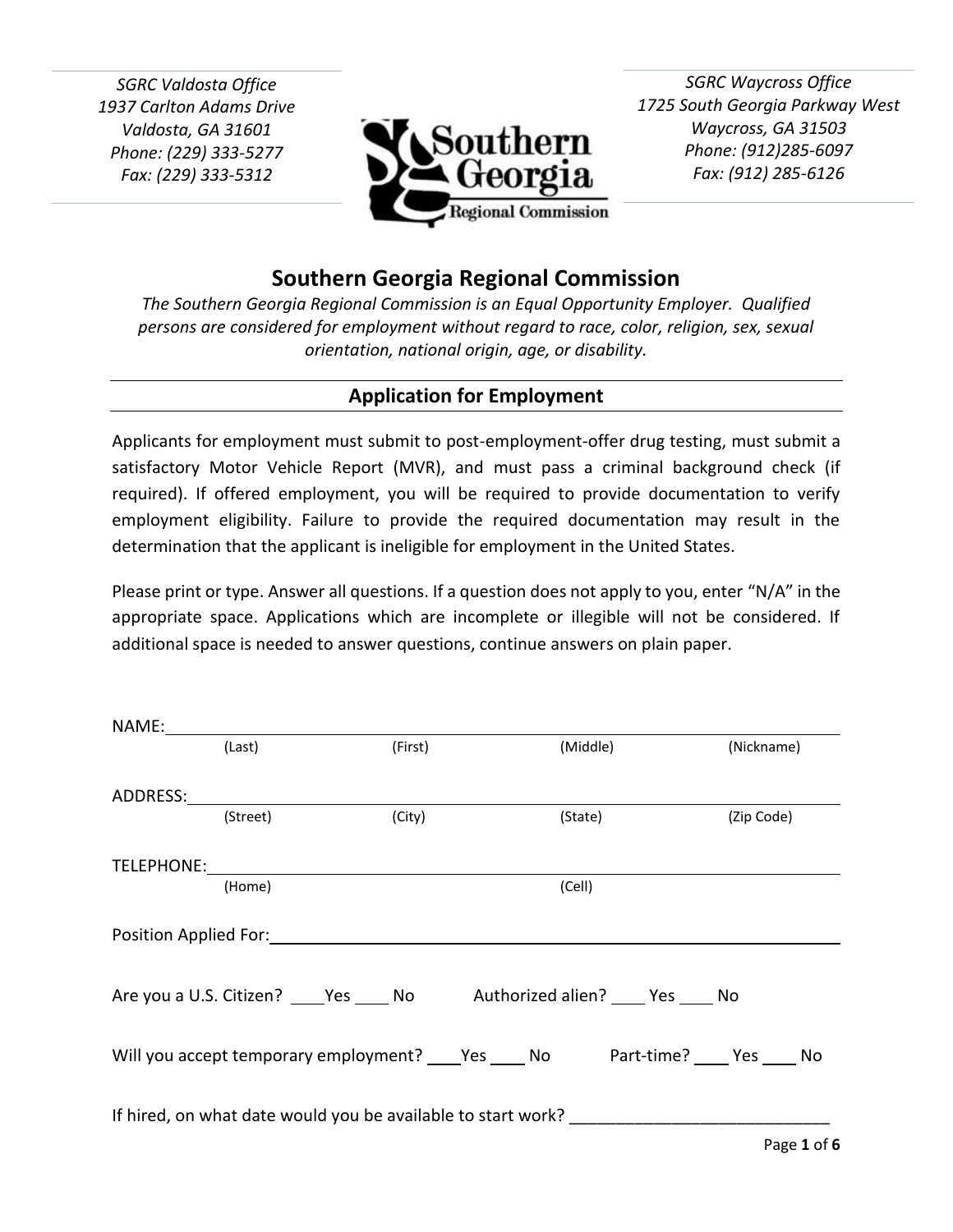### **Educational Background**

Beginning with high school (or GED attainment), list all schools attended:

| <b>Name and Address</b><br>of School or College | <b>Dates Attended</b><br>(from / to) | Graduated?<br>(yes or no) | <b>Degree</b><br>(i.e., AA, BA, BBA, etc.) |
|-------------------------------------------------|--------------------------------------|---------------------------|--------------------------------------------|
|                                                 |                                      |                           |                                            |
|                                                 |                                      |                           |                                            |
|                                                 |                                      |                           |                                            |
|                                                 |                                      |                           |                                            |

Since your  $18<sup>th</sup>$  birthday, have you been convicted of a felony?  $\_\_\_\$  Yes  $\_\_\_\$  No *(A conviction will not necessarily exempt you from consideration for employment.)*

If yes, furnish details as to dates, places, nature of offenses and penalties:

| Do you have a current<br>driver's license? | Which state? | <b>Driver's License #</b> | <b>Expiration Date</b> |
|--------------------------------------------|--------------|---------------------------|------------------------|
|                                            |              |                           |                        |

Have you had any traffic violations in the past 3 years? \_\_\_\_ Yes \_\_\_\_ No

If yes, indicate types of offenses and dates: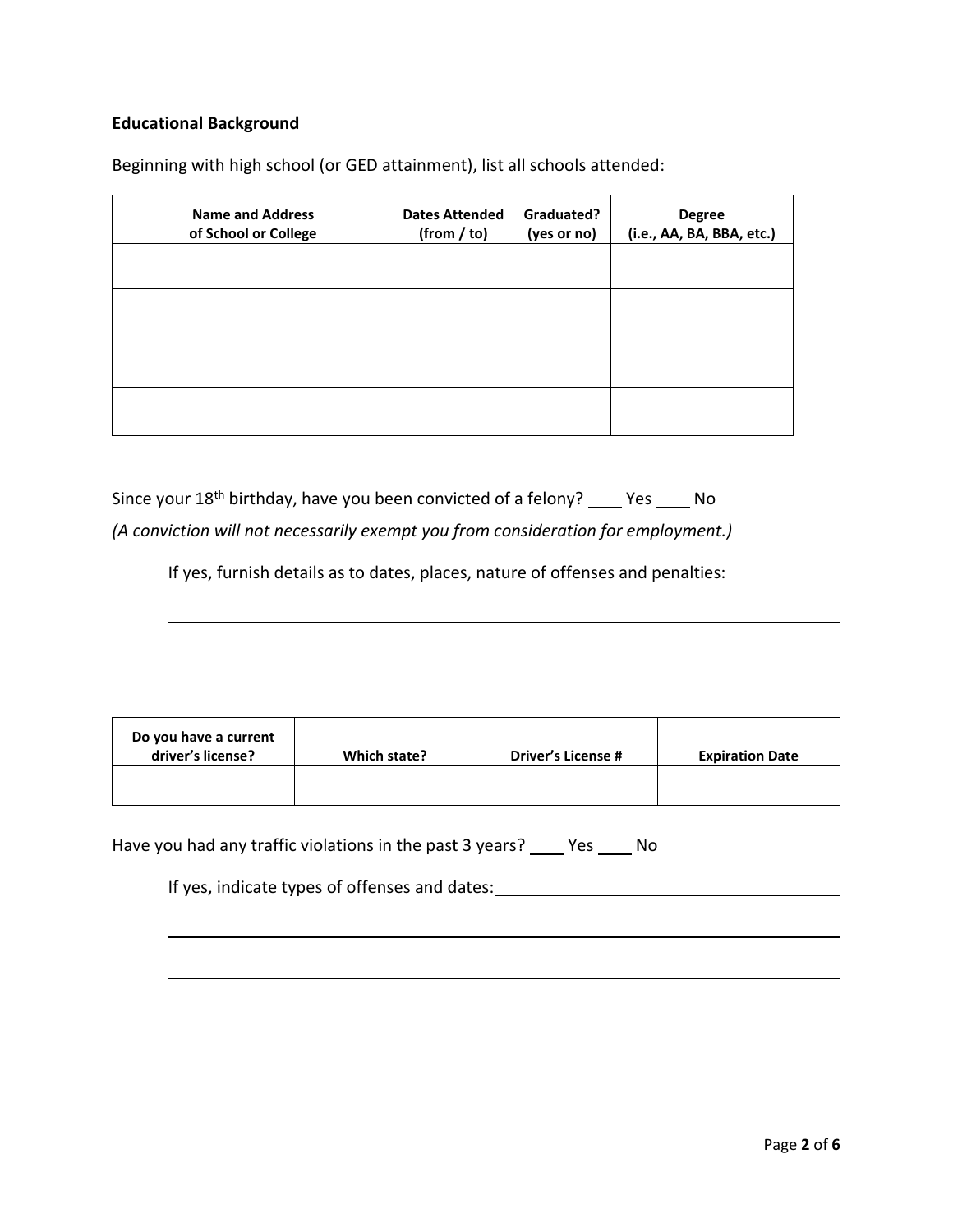#### **References**

Include an employer and a character reference that we may contact:

| <b>Name and Occupation</b> | <b>Relation to</b><br><b>Applicant</b> | <b>Address</b> | <b>Phone Number</b> |
|----------------------------|----------------------------------------|----------------|---------------------|
| 1.                         |                                        |                |                     |
|                            |                                        |                |                     |
| 2.                         |                                        |                |                     |
|                            |                                        |                |                     |
| 3.                         |                                        |                |                     |
|                            |                                        |                |                     |

May we contact your present employer? \_\_\_\_ Yes \_\_\_\_ No

*(A "no" answer will not harm your chances of employment.)*

#### **Additional Information**

List any special qualifications and skills (e.g., licenses, certifications, skills with machines or office equipment, public speaking, memberships in professional or scientific societies):

Computer Skills. List knowledge of software programs and operating systems, along with any other computer-related skills: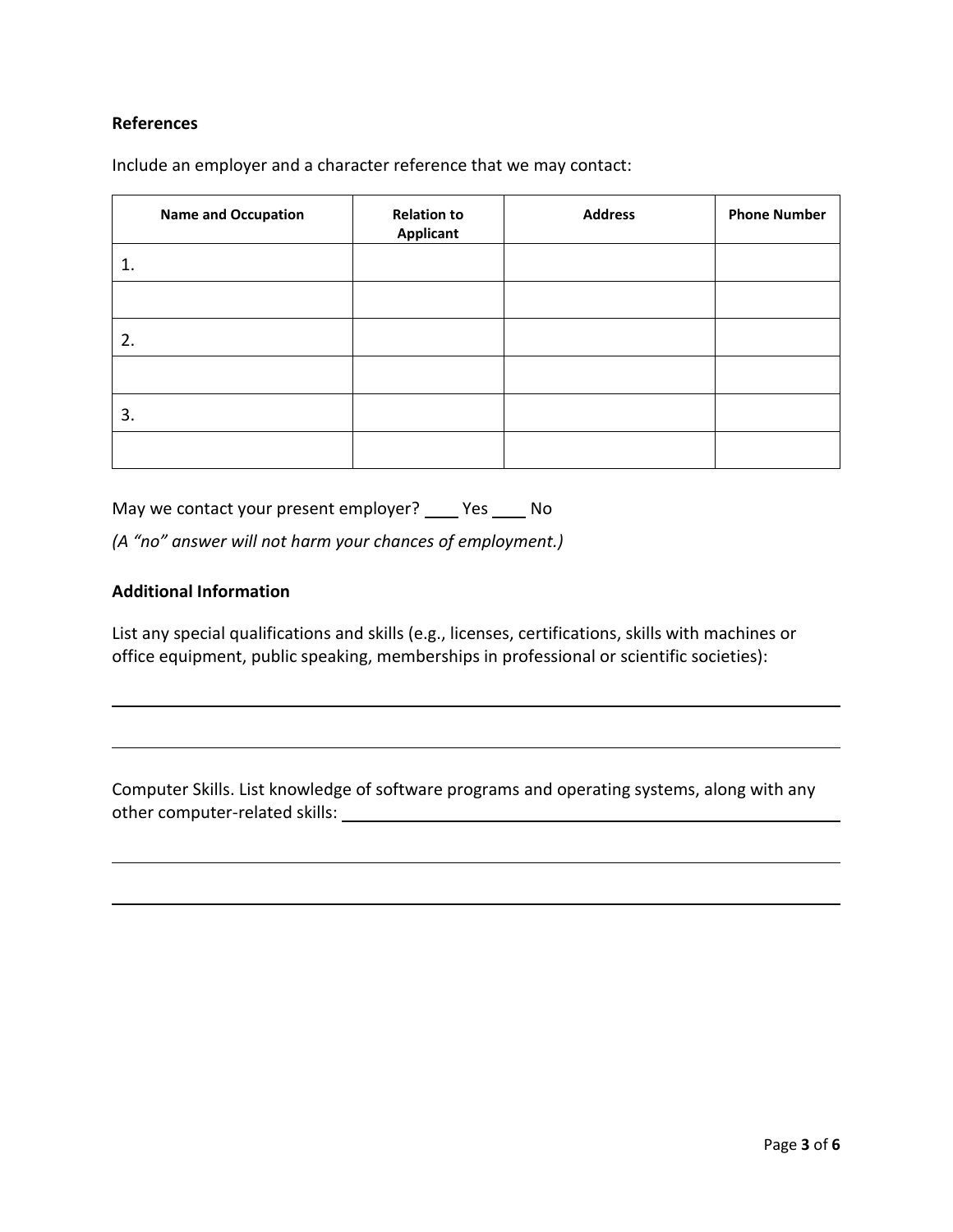### **Employment History**

Please list your work experience. Add extra sheets if necessary. Start with your present or most recent position and work backwards.

| 1. Dates: From ____________ To ___________                                       |                                                                                  |  |  |
|----------------------------------------------------------------------------------|----------------------------------------------------------------------------------|--|--|
|                                                                                  |                                                                                  |  |  |
|                                                                                  |                                                                                  |  |  |
|                                                                                  | Duties of your last position with this organization: ___________________________ |  |  |
|                                                                                  |                                                                                  |  |  |
|                                                                                  |                                                                                  |  |  |
|                                                                                  |                                                                                  |  |  |
|                                                                                  | Other positions held with this organization: ___________________________________ |  |  |
|                                                                                  |                                                                                  |  |  |
|                                                                                  |                                                                                  |  |  |
|                                                                                  |                                                                                  |  |  |
|                                                                                  |                                                                                  |  |  |
|                                                                                  |                                                                                  |  |  |
|                                                                                  |                                                                                  |  |  |
|                                                                                  |                                                                                  |  |  |
|                                                                                  | Duties of your last position with this organization: ___________________________ |  |  |
|                                                                                  |                                                                                  |  |  |
|                                                                                  |                                                                                  |  |  |
|                                                                                  |                                                                                  |  |  |
| Other positions held with this organization: ___________________________________ |                                                                                  |  |  |
|                                                                                  |                                                                                  |  |  |
|                                                                                  |                                                                                  |  |  |
|                                                                                  |                                                                                  |  |  |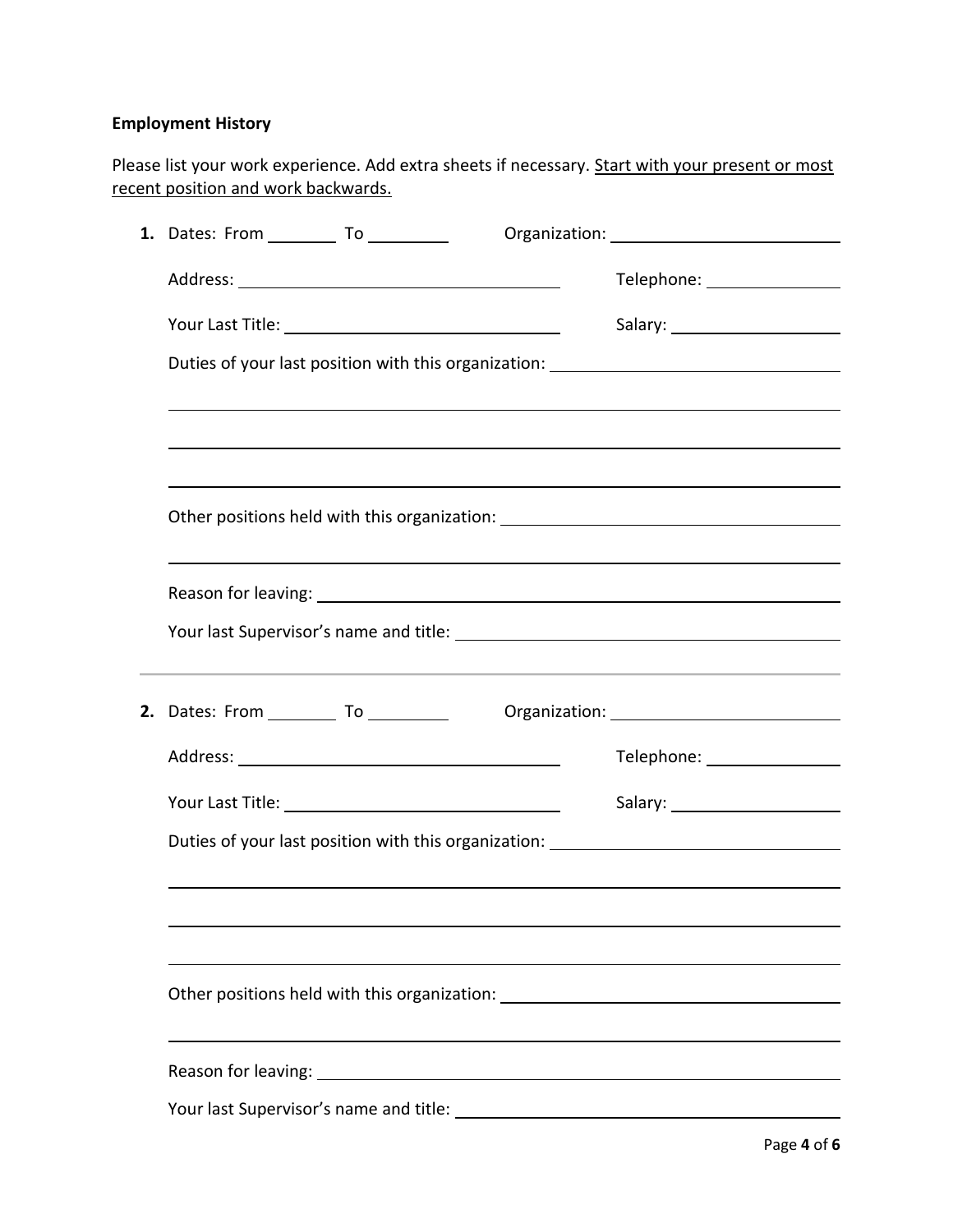| <b>3.</b> Dates: From __________ To __________                                                                                                                                                                                                                                                                                                                        |                                                                                                                                   |  |  |
|-----------------------------------------------------------------------------------------------------------------------------------------------------------------------------------------------------------------------------------------------------------------------------------------------------------------------------------------------------------------------|-----------------------------------------------------------------------------------------------------------------------------------|--|--|
|                                                                                                                                                                                                                                                                                                                                                                       | Telephone: _________________                                                                                                      |  |  |
|                                                                                                                                                                                                                                                                                                                                                                       |                                                                                                                                   |  |  |
| Duties of your last position with this organization: ___________________________                                                                                                                                                                                                                                                                                      |                                                                                                                                   |  |  |
|                                                                                                                                                                                                                                                                                                                                                                       |                                                                                                                                   |  |  |
|                                                                                                                                                                                                                                                                                                                                                                       |                                                                                                                                   |  |  |
|                                                                                                                                                                                                                                                                                                                                                                       | <u> 1980 - Andrea Andrew Maria (h. 1980).</u><br>Other positions held with this organization: ___________________________________ |  |  |
|                                                                                                                                                                                                                                                                                                                                                                       |                                                                                                                                   |  |  |
|                                                                                                                                                                                                                                                                                                                                                                       |                                                                                                                                   |  |  |
| ,我们也不能在这里的时候,我们也不能在这里的时候,我们也不能会在这里的时候,我们也不能会在这里的时候,我们也不能会在这里的时候,我们也不能会在这里的时候,我们也不<br><b>4.</b> Dates: From __________ To __________<br>Organization: New York Changes and Changes and Changes and Changes and Changes and Changes and Changes and Changes and Changes and Changes and Changes and Changes and Changes and Changes and Changes and Changes and Changes |                                                                                                                                   |  |  |
|                                                                                                                                                                                                                                                                                                                                                                       | Telephone: ________________                                                                                                       |  |  |
|                                                                                                                                                                                                                                                                                                                                                                       |                                                                                                                                   |  |  |
| Duties of your last position with this organization: ___________________________                                                                                                                                                                                                                                                                                      |                                                                                                                                   |  |  |
|                                                                                                                                                                                                                                                                                                                                                                       |                                                                                                                                   |  |  |
|                                                                                                                                                                                                                                                                                                                                                                       |                                                                                                                                   |  |  |
| Other positions held with this organization: ___________________________________                                                                                                                                                                                                                                                                                      |                                                                                                                                   |  |  |
| Reason for leaving: 1999 Contract and the set of the set of the set of the set of the set of the set of the set of the set of the set of the set of the set of the set of the set of the set of the set of the set of the set                                                                                                                                         |                                                                                                                                   |  |  |
|                                                                                                                                                                                                                                                                                                                                                                       |                                                                                                                                   |  |  |